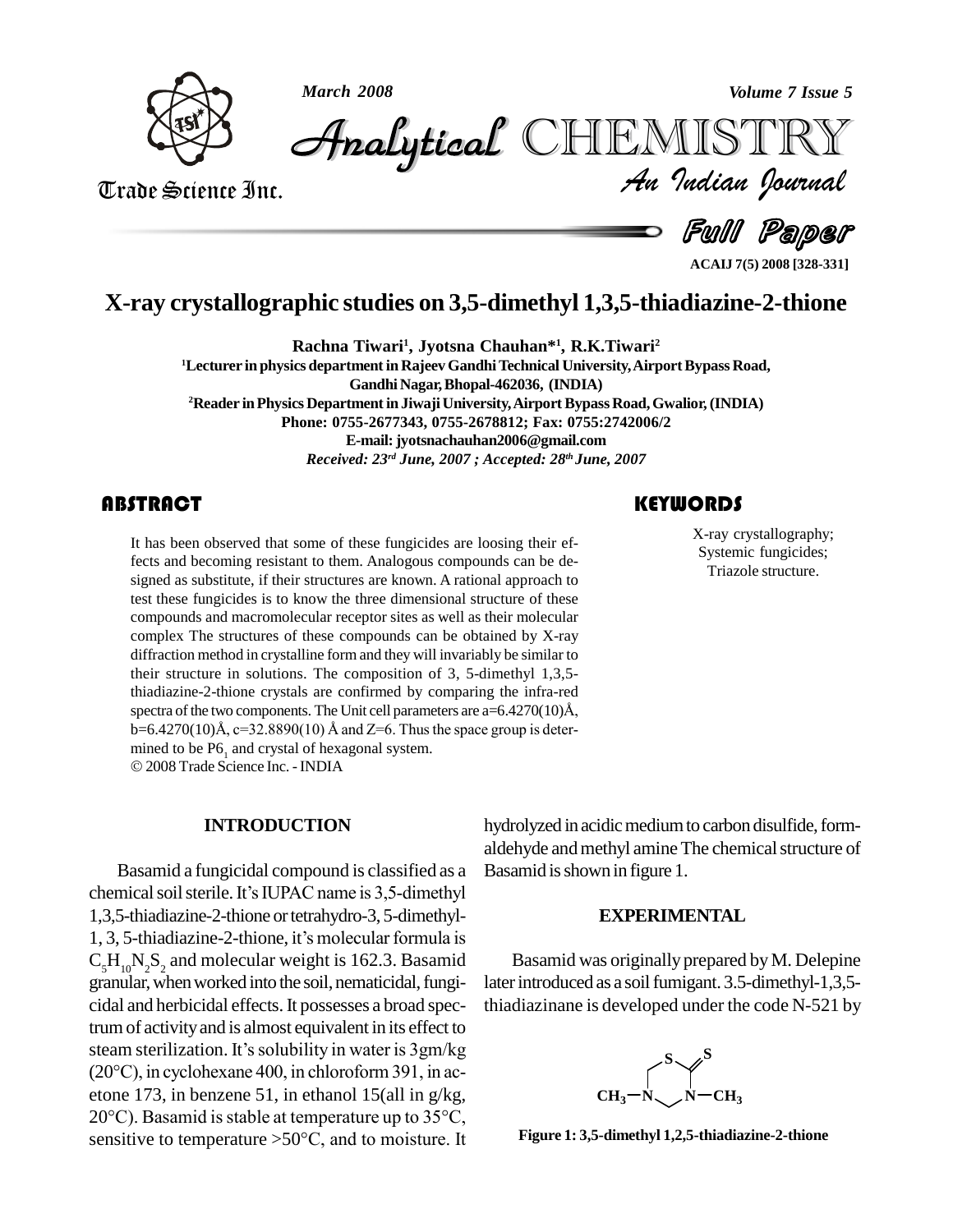|                                                                                                                                | d Full Paper |  |
|--------------------------------------------------------------------------------------------------------------------------------|--------------|--|
| TABLE $2:$ Atomic coordinates $(x10^{\wedge}4)$ and equivalent iso-<br>tropio digple coment perspecters (AA2x10A2) for Decemid |              |  |

| Identification code                | Basamid                             |               |
|------------------------------------|-------------------------------------|---------------|
| Empirical formula                  | $C_5H_{10}N_2S_2$                   |               |
| Formula weight                     | 162.27                              |               |
| Temperature                        | 293(2)K                             |               |
| Wavelength                         | 1.54178A                            |               |
| Crystal system,<br>space group     | Hexagonal, P61                      |               |
| Unit cell dimensions               | $a=6.4270(10)A$                     | alpha=90deg.  |
|                                    | $b=6.4270(10)$ A                    | beta=90deg.   |
|                                    | $c=32.8890(10)$ A                   | gamma=120deg. |
| Volume                             | $1176.5(3)$ A^3                     |               |
| z, Calculated density              | 6, 1.374mg/m^3                      |               |
| Absorption coefficient             | 5.478mm^-1                          |               |
| F(000)                             | 516                                 |               |
| Crystal size                       | $0.3 \times 0.2 \times 0.1$ mm      |               |
| Theta range for data<br>collection | 7.96 to 69.77 deg.                  |               |
|                                    | O <= h < $= 6, 0$ < $=k$ < $= 6, 6$ |               |
| Limiting indices                   | $O \leq l \leq 38$                  |               |
| Reflections                        | 743/743                             |               |
| collected/unique                   | $[R (int) = 0.0000]$                |               |
| Completeness to                    | 98.7                                |               |
| theta = $69.77$                    |                                     |               |
| Refinement method                  | Full-matrix least-                  |               |
|                                    | squares on F <sup>^2</sup>          |               |
| Data/restraints/                   | 743/1/83                            |               |
| parameters                         |                                     |               |
| Goodness-of-fit on                 | 0.927                               |               |
| $F^{\wedge}2$                      |                                     |               |
| Final R indices                    | $R1 = 0.0310$ ,                     |               |
| $[1>2$ sigma $(I)]$                | $wR2=0.0993$                        |               |
| R indices (all data)               | $R1 = 0.0328$ ,                     |               |
|                                    | $wR2=0.1019$                        |               |
| Absolute structure                 | 0.28(4)                             |               |
| parameter                          |                                     |               |
| Extinction coefficient             | 0.0035(13)                          |               |
| Largest diff. peak and             | $0.190$ and $-$                     |               |
| holes                              | $0.345e.A^2-3$                      |               |

|  | TABLE 1 : Crystal data and structure refinement for Basamid |  | TABLI |
|--|-------------------------------------------------------------|--|-------|
|--|-------------------------------------------------------------|--|-------|

StaufterChemicalCompany.Commerciallyitis known as Dazomet, DMTT and BASF. Crystals were obtained<br>by slow evaporation from a solution of acetone at tion, we<br>303°K. The crystals were colourless and hexagonal in fineme by slow evaporation from a solution of acetone at shape. The unit cell parameters were determined by automatic computerized 4-circle Enraf-Nonious<br>CAD=4 diffractometer. The parameters are a=6.4270 was can<br>(10)Å b=6.4270(10)Å, c=32.8890(10)Å  $\gamma$ = 20° and CAD=4 diffractometer.The parameters are a=6.4270 Z=6. The space group is P6 and crystal belongs to hexagonal crystal system. The density of the crystal is determined by floatation method at room temperature. The measured and calculated density was 1.298 mg/  $m<sup>3</sup>$  and 1.374 mg/m<sup>3</sup> The preliminary information about the crystal is given inTABLE1.

### **Data collection and structure solution**

## **tropic displacement parameters(A^210^3) for Basamid. U(eq)isdefined as one thirdofthe trace ofthe orthogonalized Uijtensor**

| og wawo |              |            |         |          |
|---------|--------------|------------|---------|----------|
| Atom    | $\mathbf{x}$ | v          | z       | $U$ (eq) |
| S(1)    | 5509(2)      | 68(2)      | 1330(1) | 53 $(1)$ |
| S(2)    | 5586(2)      | 1886(2)    | 2130(1) | 56(1)    |
| N(1)    | 9586(5)      | 2606(6)    | 1767(1) | 40(1)    |
| N(2)    | 9732 (6      | 149(7)     | 1207(1) | 48(1)    |
| C(1)    | 10995(7)     | 2260(8)    | 1441(1) | 47(1)    |
| $C$ 92) | 7229(7)      | 1698(7)    | 1761(1) | 41(1)    |
| C(3)    | 7781(7)      | 133(9)     | 994(1)  | 54(1)    |
| C(4)    | 11063(8)     | 4120(8)    | 2102(1) | 52(1)    |
| C(5)    | 9054 (10)    | $-2078(9)$ | 1426(2) | 68 1)    |
|         |              |            |         |          |

A computerized 4-circledCAD-4 Enraf-Nonious diffractometer was used to collect the three dimensional intensitydata.This diffractometer used graphite filter at the department of Biophysics, AIIMS, New Delhi. During the data collection temperature of the crystal the department of Biophysics, AIIMS, New Delhi.<br>During the data collection temperature of the crystal<br>was 293(2)°K. All the data were corrected for Lorentz and polarization effect, but no. absorption correction was applied. The total numbers, of reflection were 743. The unique reflections corresponding to limit were 743. Some standard reflections were measured for which h varies from 0 to 6, k from 0 to 6 and I varies from 0 to 36.Eachintensitymeasurementinvolved ina scan over the reflection peak, a background' measurement at each end of the scan range,and a measurement of the peak height. The crystal belongs to hexagonal system having space group P61: SHELX-97 programme was used to solve the structure of the crystal.

#### **Refinement**

The positional co-ordinates obtained from the SHELX-97 programme for the crystal structure solution, were subjected to refinement bySHELXL-97 refinement programme with their isotropic temperature factor. After so many cycles of refinement the R factor dropped to 0.0328. Further refinement of the structure was carried out with individuals anisotropic temperature factors of the exponential form

#### **-2PiA2 [ +2hka\*b\*U12]**

not refined. Refinement of the structure was terminated *Indian*<br>*Indian*<br>*I ISTRY*<br>*IISTRY*<br>*Indian bournal* reduced R factor to 0.0310. The hydrogen atoms were fixed at this stage by geometrical consideration and were after two more cycles when all the deviations in parameters became much smaller the corresponding estimated standard deviations. The final R value was 0.0310 for

**Analytical** CHEMISTRY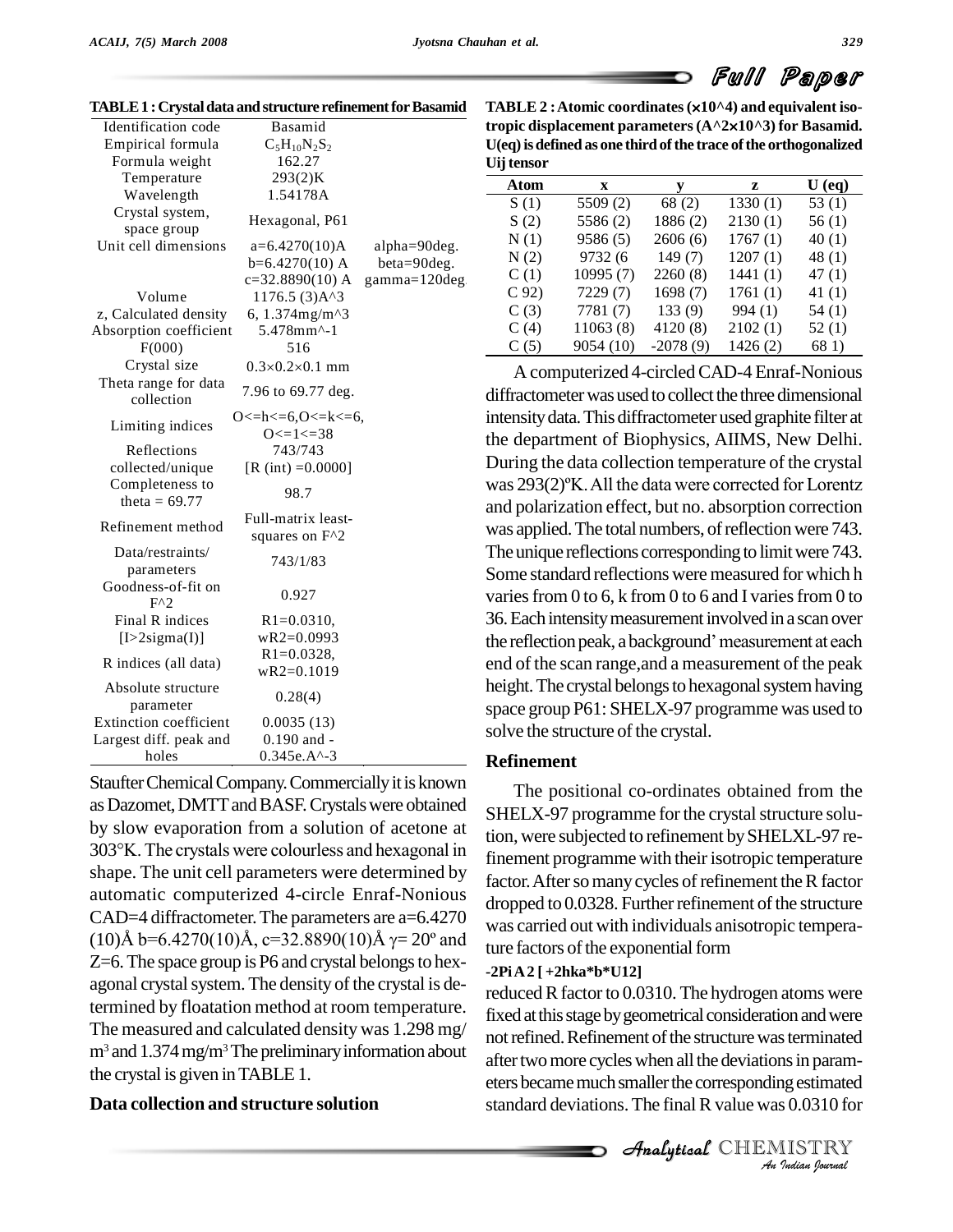# Full Paper

TABLE 3 : Anisotropic displacement parameters (A^2×10^3) **for Basamid. The anisotropic displacement factor exponent takesthe form :-2pi^2 [h^2a\*^2 U11 + ... + 2h k a\* b\* U12]**

**TABLE 5: Bond angles (degree) with estimated standard deviation in parenthesis**

| takes the form :-2pi^2 [h^2a*^2 U11 +  + 2h k a* b* U12]  |                  |                         |     |                                                   |                    |               |
|-----------------------------------------------------------|------------------|-------------------------|-----|---------------------------------------------------|--------------------|---------------|
| <b>Atom</b>                                               | U11              | U22                     | U33 | U23                                               | U13                | U12           |
| S(1)                                                      | 39(1)            | 73(1)                   |     | $51(1) - 11(1) - 10(1)$                           |                    | 30(1)         |
| S(2)                                                      | 54(1)            | 77(1)                   |     | $51(1) - 4(1)$                                    | 2(1)               | 45(1)         |
| N(1)                                                      | 35(1)            | 46(2)                   |     | $40(2) -1(1) -4(1) -21(1)$                        |                    |               |
| N(2)                                                      |                  | $39(2)$ $53(2)$ $50(2)$ |     |                                                   | $-1(2)$ 7(1) 22(1) |               |
| C(1)                                                      |                  |                         |     | $38(2)$ $56(2)$ $44(2)$ $-1(2)$ $3(2)$ $22(2)$    |                    |               |
| C(2)                                                      |                  |                         |     | 41 (2) 46 (2) 44 (2) 0 (2)                        | $-5(2)$ 28(1)      |               |
| C(3)                                                      |                  |                         |     | 47 (2) 63 (3) 44 (2) -5 (2) 0 (2) 20 (2)          |                    |               |
| C(4)                                                      |                  |                         |     | 47 (2) $53$ (2) $54$ (2) $-9$ (2) $-9$ (2) 23 (2) |                    |               |
| C(5)                                                      | 67(3)            |                         |     | 59 (3) 88 (40 9 (3)                               |                    | $15(3)$ 39(2) |
| TABLE 4 : Bond lengths (Å) with estimated standard devia- |                  |                         |     |                                                   |                    |               |
| tion in parenthesis                                       |                  |                         |     |                                                   |                    |               |
|                                                           | $S(1) - C(2)$    |                         |     |                                                   | 1.781(4)           |               |
|                                                           | $S(1) - C(3)$    |                         |     |                                                   | 1.815(4)           |               |
|                                                           | $S(2) - C(2)$    |                         |     |                                                   | 1.653(4)           |               |
|                                                           | $N(1) - C(2)$    |                         |     |                                                   | 1.323(5)           |               |
|                                                           | $N(1) - C(4)$    |                         |     |                                                   | 1.464(5)           |               |
|                                                           | $N(1) - C(1)$    |                         |     |                                                   | 1.489(5)           |               |
|                                                           | $N(2)-C(1)$      |                         |     |                                                   | 1.411(6)           |               |
|                                                           | $N(2)-C(3)$      |                         |     |                                                   | 1.431(5)           |               |
|                                                           | $N(2)-C(5)$      |                         |     |                                                   | 1.461(6)           |               |
|                                                           | $C(1)$ -H $(1a)$ |                         |     |                                                   | 0.9599             |               |
|                                                           | $C(1)-H(1b)$     |                         |     |                                                   | 0.9600             |               |
|                                                           | $C(3)-H(3a)$     |                         |     |                                                   | 0.9599             |               |
|                                                           | $C(3)-H(3b)$     |                         |     |                                                   | 0.9601             |               |
|                                                           | $C(4)-H(4a)$     |                         |     |                                                   | 0.9599             |               |
|                                                           | $C(4)-H(4b)$     |                         |     |                                                   | 0.9599             |               |
|                                                           | $C(4)-H(4c)$     |                         |     |                                                   | 0.9600             |               |
|                                                           | $C(5)-H(5a)$     |                         |     |                                                   | 0.9599             |               |
|                                                           | $C(5)-H(5b)$     |                         |     |                                                   | 0.9599             |               |



 $C (5)-H (5c)$  0.9600

**Figure 2: ORTAPdiagram for figure 1**

thermal parameters of non-hydrogen atoms with fixed *In-hydrogen*<br>*Indian Indian*<br>*IISTRY*<br>*IISTRY* all 743 reflections collected. The final positional and isotropic temperature factors listed in TABLES 2 and 3 respectively. The TABLES 4 and 5 list the bond lengths and angles respectively. The torsion angles are

CHEMISTRY

| viation in parentnesis                           |             |
|--------------------------------------------------|-------------|
| $C(2)$ -S(1)-C(3)                                | 102.43(18)  |
| $C(2)-N(1)-C(4)$                                 | 121.5(3)    |
| $2(C)$ -N(1)-C(1)                                | $124.9*(3)$ |
| $C(4)-N(1)-C(1)$                                 | 113.6(3)    |
| $C(1)-N(2)-C(3)$                                 | 110.7(3)    |
| $C(1)-N(2)-C(5)$                                 | 114.8(4)    |
| $C(3)-N(2)-C(5)$                                 | 113.8(4)    |
| $N(2)-C(1)-N(1)$                                 | 115.8(3)    |
| $N(2)-C(1)-H(1a)$                                | 108.5       |
| $N(1)-C(1)-H(1a)$                                | 108.8       |
| $N(2)-C(1)-H(b)$                                 | 108.2       |
| $N(1)-C(1)-H(1b)$                                | 107.6       |
| $H(1a)-C(1)-H(1b)$                               | 107.6       |
| $N(1)-C(2)-S(2)$                                 | 126.2(3)    |
| $N(1)-C(2)-S(1)$                                 | 120.5(3)    |
| $S(2)$ -C(2)-S(1)                                | 113.4(2)    |
| $N(2)-C(3)-S(1)$                                 | 113.2(3)    |
| $N(2)$ -C(3)-H(3a)                               | 108.8       |
| $S(1)-C(3)-H(3a)$                                | 108.6       |
| $N(2)-C(3)-H(3b)$                                | 109.2       |
| $S(1)-C(3)-H(3b)$                                | 109.1       |
| $H(3a) - C(3) - H(3b)$                           | 107.8       |
| $N(1)-C(4)-H(4a)$                                | 109.2       |
| $N(1)-C(4)-H(4b)$                                | 109.4       |
| $H(4a) - C(4) - H(4a)$                           | 109.5       |
| $H(4b) - C(4) - H(4c)$                           | 109.5       |
| $N(2)$ -C(5)-H(5a)                               | 109.3       |
| $N(2)$ -C(5)-H(5b)                               | 110.0       |
| $H(5a)-C(5)-H(5b)$                               | 109.5       |
| $N(2)-C(5)-H(5c)$                                | 109.0       |
| $H(5)a$ )-C(5)-H(5c)                             | 109.5       |
| $H(5b) - C(5)0H(5c)$                             | 109.5       |
| <b>TABLE 6: Torsion angles (deg) for Basamid</b> |             |
| $C(3)-N(2)-C(1)-N(1)$                            | 61.8(5)     |
| $C(5)-N(2)-C(1)-N(1)$                            | $-68.7(5)$  |
| $C(2)-N(1)-C(1)-N(2)$                            | $-26(6)$    |
| $C(4() - N(1) - C(1) - N(2))$                    | 154.8(4)    |
| $C(4)-N(1)-C(2)-S(2)$                            | $-5.7(5)$   |
| $C(1)-N(1)-C(2)-S(2)$                            | 175.4(3)    |
| $C(4)-N(1)-C(2)-S(1)$                            | 174.9(3)    |
| $C(1)-N(1)-C(2)-S(1)$                            | $-4.0(5)$   |
| $C(3)-S(1)-C(2)-N(2)$                            | 0.7(24)     |
| $C(3)-S(1)-C(2)-S(2)$                            | $-178.8(2)$ |
| $C(1)-N(2)-C(3)-S(1)$                            | $-63.8(4)$  |
| $C(5)-N(12)-C(3)-S(1)$                           | 67.3(5)     |
| $C(2)-S(1) - C(3) - N(2)$                        | 31.9(4)     |

given inTABLE6.

#### **RESULTAND DISCUSSION**

The ORTEP Diagram is shown in figure 2. Since thiadiazine-2-tiones have not been subjected to experi-